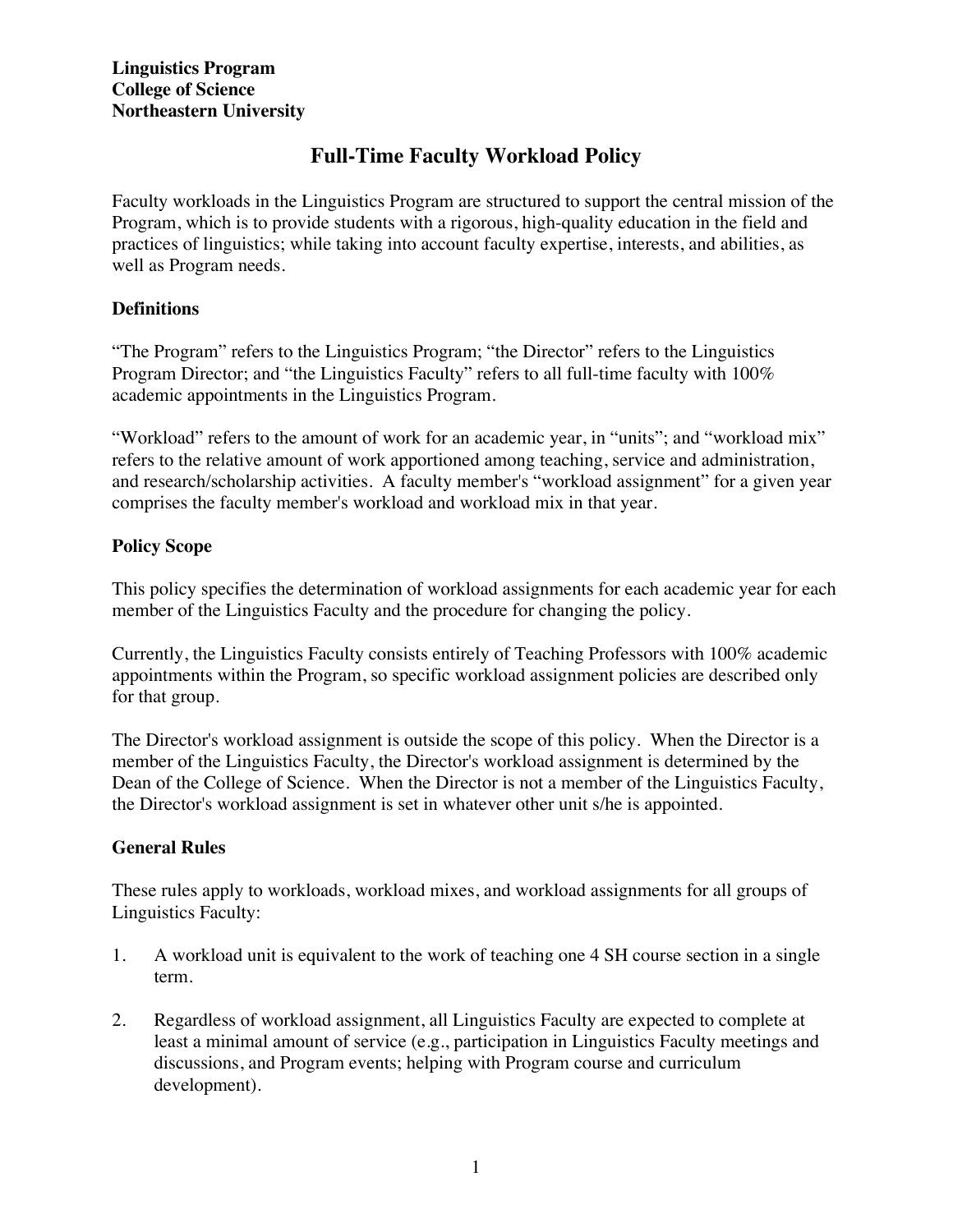- 3. The Director is responsible for setting and adjusting (if necessary) each Linguistics Faculty member's workload assignment for each academic year, in consultation with the faculty member.
- 4. In any given year, the Director may adjust a Linguistics Faculty member's workload in accordance with University policies concerning family leaves, maternity/adoption leaves, and medical leaves, as well as other special cases; for the purposes of such adjustments, the Linguistics Faculty member's workload is treated as equally distributed across the fall and spring terms, unless it has already been set otherwise.
- 5. Under exceptional circumstances (e.g., when a planned course section is cancelled and cannot be replaced within a given academic year), the Director may shift part of a Linguistics Faculty member's workload between academic years.
- 6. Major service or administrative responsibilities may constitute a unit of workload, as may combinations of less-major responsibilities. Examples of major service or administrative responsibilities within the Program which each currently constitute a unit of workload when carried out over a full academic year include (a) serving as the Assistant Director and (b) serving as the Head Advisor.
- 7. The Director will notify each member of the Linguistics Faculty, in writing, of her/his workload assignment for the upcoming academic year, by March 31 in the spring preceding that year.
- 8. Written appeals will be considered by the Director; they must be sent within two weeks of the original written notification of the workload assignment. The Director must respond within two weeks of the receipt of an appeal. The outcome of an appeal does not preclude the faculty member from taking additional steps as defined by the Faculty Handbook.

#### **Specific Rules: Teaching Professors**

- 1. All policies applying to Teaching Professors do so regardless of rank.
- 2. The standard workload of a Teaching Professor in the Program for a single academic year is six units.
- 3. The workload mix of Teaching Professors may include one or more units of service or administrative responsibilities, but no Teaching Professor in any academic year may have a workload mix in which service and administrative responsibilities comprise more than a total of four units. There is no expectation of, nor provision for, a research/scholarship component in the workload mix.
- 4. The initial workload assignment for newly-hired Teaching Professors is set at the time of hire by the Director. Each spring, in consultation with each Teaching Professor continuing in the next academic year, the Director will determine that Teaching Professor's workload assignment for the next academic year.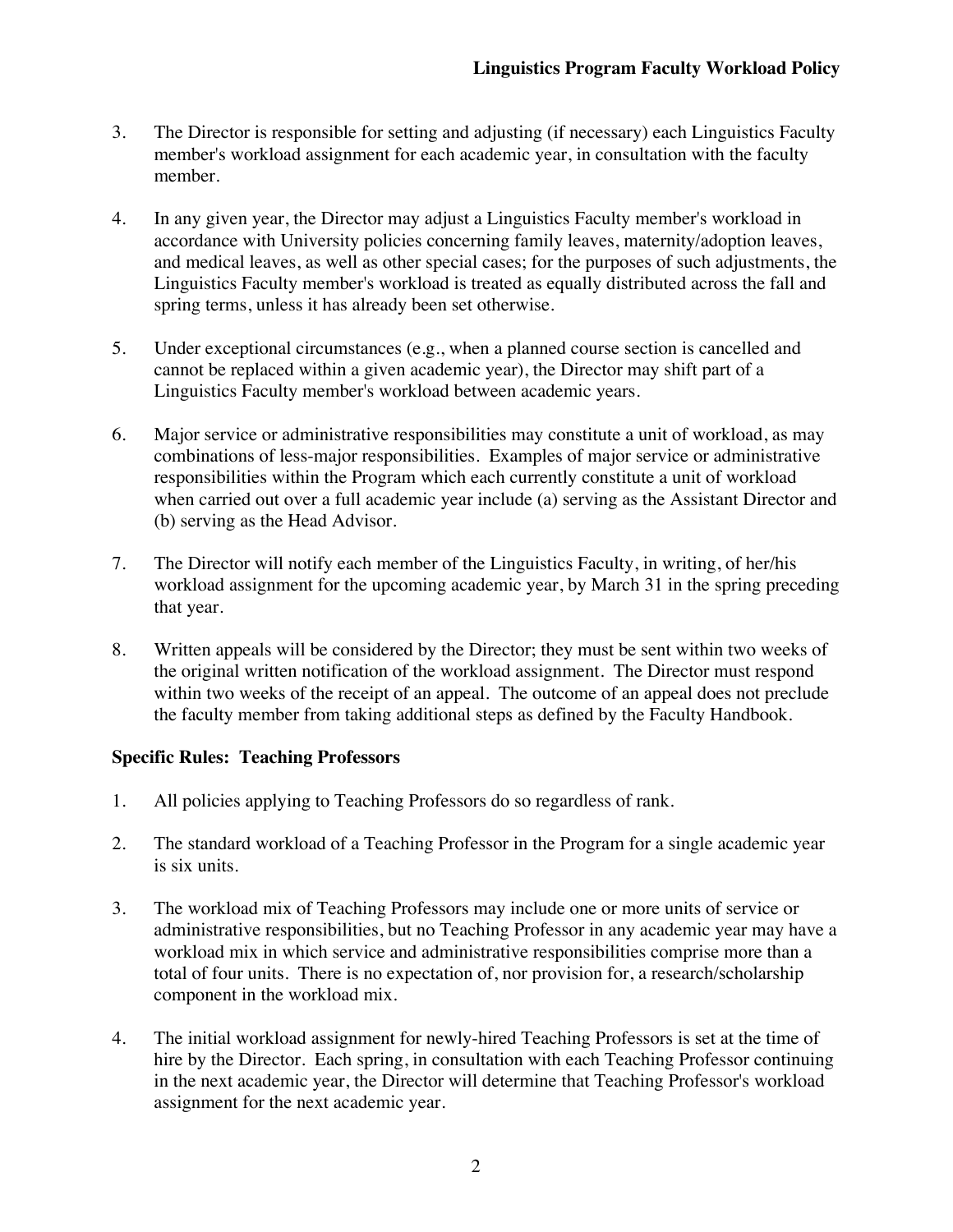## **Policy Changes**

The Director will review this policy at least once each academic year.

Changes may be initiated by the Director or by a majority vote of the Linguistics Faculty. All proposed changes must be approved by a majority vote of the Linguistics Faculty, and all proposed changes are subject to a veto by the Director, which can be overridden by a unanimous vote of the Linguistics Faculty. For the purposes of these votes, the Director is excluded from the Linguistics Faculty, and a quorum of no less than two-thirds of the Linguistics Faculty must be present.

In order for any policy change to affect assigned workloads for a given academic year, the change must be approved (a) by the Director and the Linguistics Faculty at least six months prior to the start of that academic year, and (b) by the Dean of the College of Science and the Provost at least three months prior to the start of that academic year.

If any full-time faculty in a category not covered by the current policy are to be appointed within the Program, the Director will be responsible for developing applicable initial workloads and initial workload assignment policies for that group of faculty. Any such changes must be approved by the Linguistics Faculty, following the procedures above, within one year of the hiring of such new faculty; and by the Dean of the College of Science and the Provost within three months thereafter.

#### **Policy Access and Availability**

The Director will distribute the current policy to the Linguistics Faculty at least once per year at the start of each fall term, and the current policy can be obtained from the Program office at any time by request. Any member of the Linguistics Faculty can request a list of current workload assignments from the Program office at any time.

#### **Policy Status**

This policy is effective October 3, 2019; it applies to workload assignments beginning with those for the 2020-2021 academic year.

| <b>Last Director Review:</b>                                        | 10/03/2019                                                   |  |
|---------------------------------------------------------------------|--------------------------------------------------------------|--|
| Next Director Review:                                               | 09/01/2020                                                   |  |
| <b>Approvals</b>                                                    |                                                              |  |
| <b>Linguistics Program Director:</b><br><b>Linguistics Faculty:</b> | 10/03/2019<br>$10/03/2019$ (4 for, 0 against, 0 abstentions) |  |
| Dean, College of Science:                                           | 10/25/2019                                                   |  |
| Provost                                                             | $XX/xx/2019$ (sent on $10/25/2019$ )                         |  |